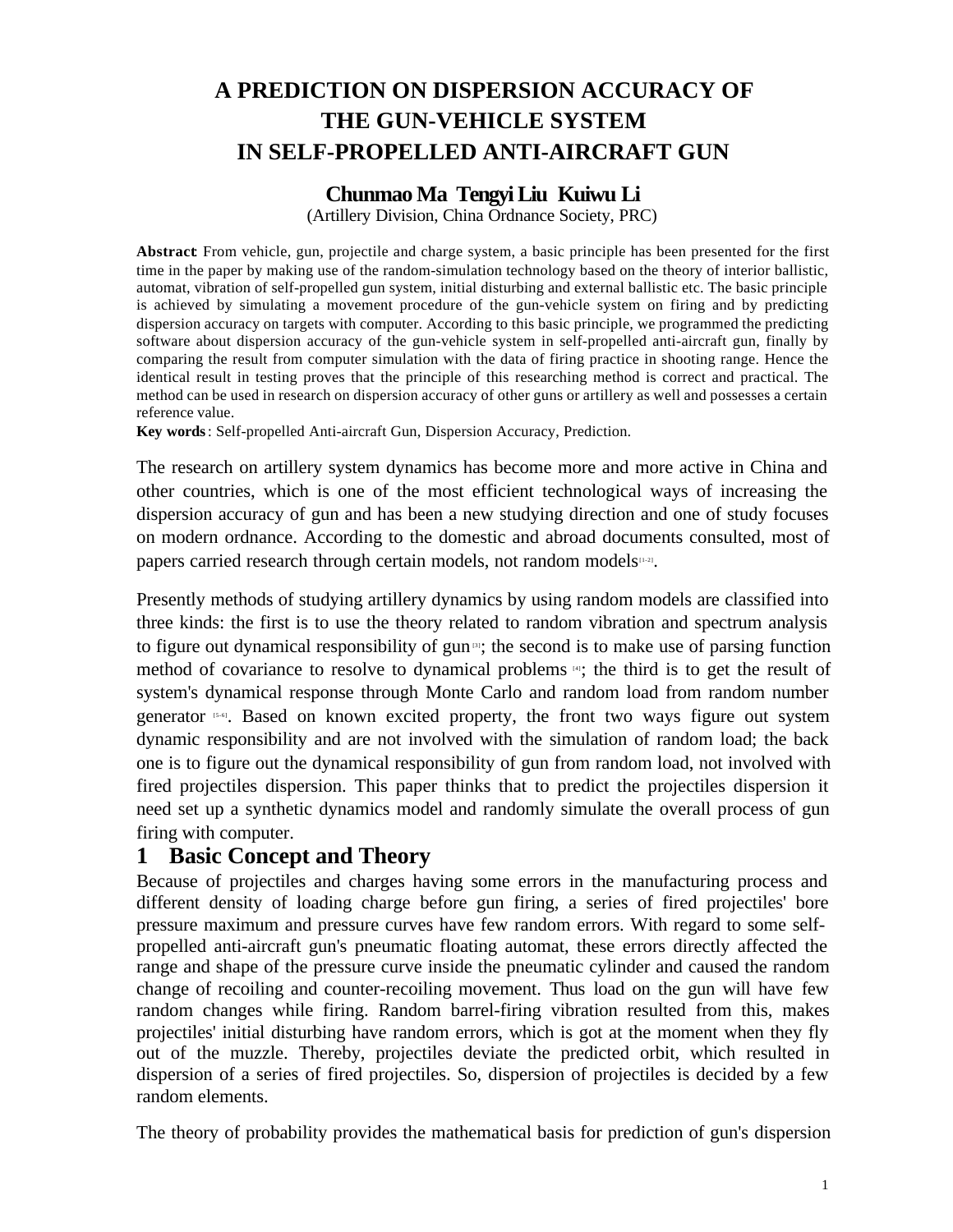accuracy. Those elements affecting dispersion of fired projectiles and dispersion accuracy are random variable and assumed a normal multidimensional distribution. To simulate the firing process and predicting dispersion accuracy, it is essential to set up the theory equation between designing parameters of gun and ammunition affecting dispersion accuracy, which is the equation of initial disturbing theory. According to the document [7], this equation can been written:

 $\mathbf{\dot{d}}$ , = f(A, B, l<sub>b</sub>, l<sub>b</sub>, R<sub>s</sub>,  $\mathbf{\beta}$ <sub>b</sub>; q, V<sub>o</sub>, P<sub>s</sub>;  $\mathbf{\beta}$ <sub>o</sub>,  $\mathbf{\dot{b}}$ <sub>o</sub>,  $\dot{y}$ <sub>o</sub>,  $\ddot{y}$ <sub>o</sub>; e) (1) The meanings of symbols in the equation are seen in Document [7].

The mean values and mean-square deviation *A*, *B*, *b*, *l<sub>k</sub>*, *R*<sub>*s*</sub>, *B*<sub>*D*</sub> show the effect which structural parameters of projectiles have on dispersion of projectiles; the mean values and mean-square deviation of q,  $V_0$ ,  $P_g$  reflects the effect which charge structure and interior ballistic parameters have on the dispersion; the mean values and mean-square deviation of  $\vec{B}$   $\phi$ ,  $\vec{b}$   $\phi$ ,  $\dot{y}$ , and  $\ddot{y}$ , mirror the effect which gun's vibration has on the dispersion. By function equation (1), are designing parameters of vehicle, gun, projectiles and charge and the initial disturbing related. Considered from the gun, equation (1) relates the gun's vibration and the initial disturbing; from the process of simulation, the equation (1) links the gun's vibration simulation and the external ballistic simulation. Thus, the theory of initial disturbing is the basis of predicting dispersion accuracy, which makes it possible to simulate the whole firing process of the gun-vehicle system in self-propelled anti-aircraft gun.

## **2 The Basic Principle of Predicting Dispersion Accuracy**

As well as we know, to finish the effective firing, the self-propelled anti-aircraft gun must undergo loading ammunition, igniting primer, the burning and exploding of power, the movement of projectile in the gun barrel by propellant gas, the movement of automat, projectile flying in the air out of muzzle and hitting the target. Flying out of the muzzle, the projectile's orbit and posture in the air, which are mainly affected by the initial disturbing beside the whether condition, decide the accuracy of hitting the target. A number of researches' results show that the most important element of affecting the dispersion accuracy of small caliber anti-aircraft gun, is muzzle's vibration and the condition of atmosphere and weather can be neglected. Seen from the analysis of some self-propelled anti-aircraft gun's load excitement, the most main exciting source of gun's vibration is the composite force by power's burning inside the bore and the movements of the automat and barrel.

To realize the simulation of the whole firing process of the gun-vehicle system selfpropelled anti-aircraft gun, first, it need to put the charge structure parameters and the random value of initial interior ballistic parameters into the interior ballistic model before getting the result of interior ballistic equation to simulate the curve of bore pressure; second, it is to make a dynamical kinetic and analysis of a floating automat by using two degree-offreedom model, and then simulate the exciting force function essential to computing the muzzle's vibration; according to designing paper, it is to set up multi-body model as the gun's dynamical one, randomly simulate the result with interior ballistic and floating automat and use interactive method to simulate the gun's vibration and compute the muzzle vibration parameters; it is to make use of the theory of initial disturbing to randomly simulate the initial disturbing parameters caused by the gun's vibration, the static and kinetic imbalance of projectile, projectile weight, the muzzle velocity, the muzzle pressure and the clearance between projectile and barrel; at last, it is to use external equation to simulate the flying orbit and impact point of projectiles and then count the result of dispersion accuracy. At the same time, it is to find the part that affects most the dispersion accuracy through analysis of designing parameter's sensitivity and provide structural designing of the gun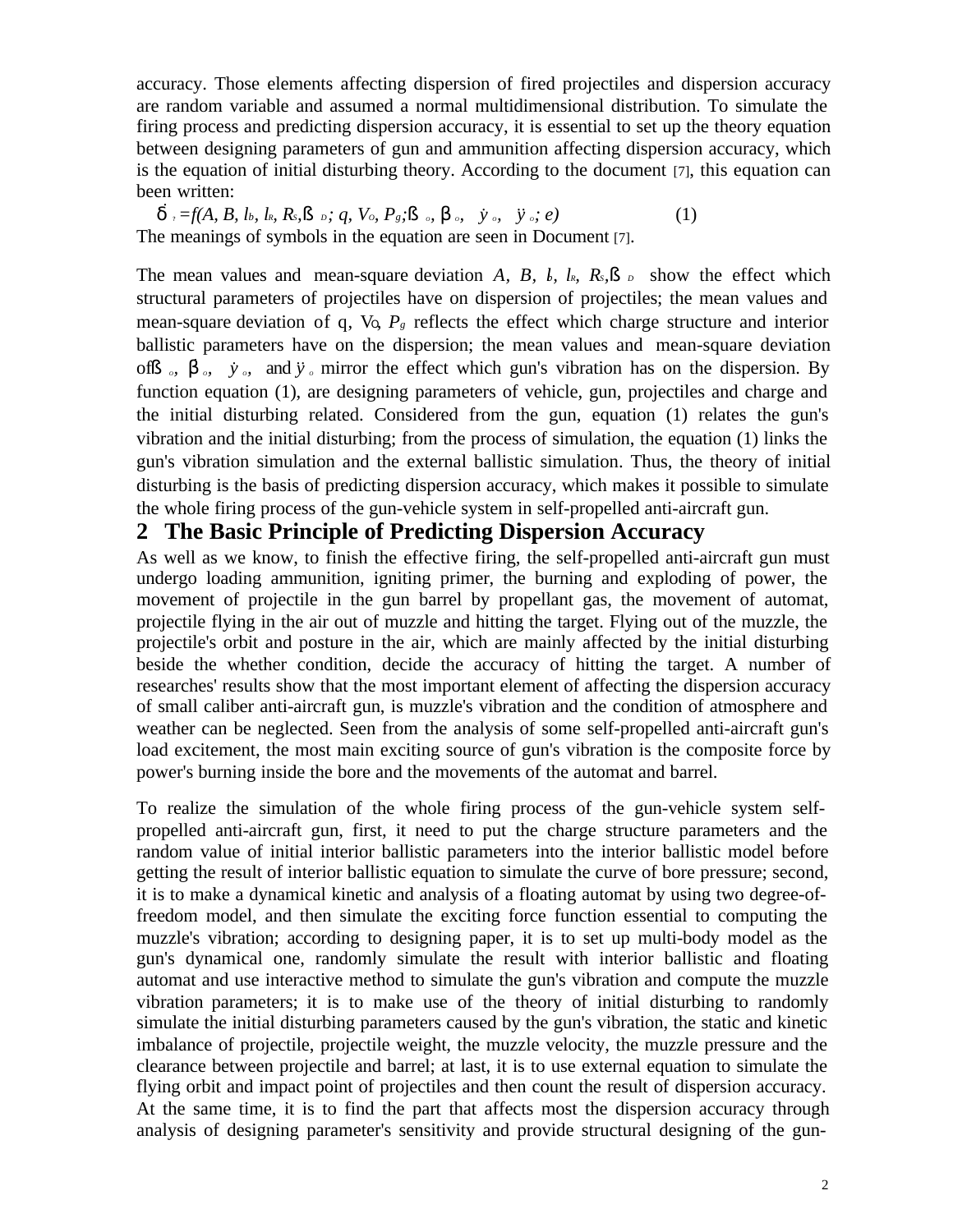vehicle system with guiding suggestion. This is the basic principle of simulating the firing process of the gun-vehicle system in self-propelled anti-aircraft gun and predicting the dispersion accuracy, shown as the Fig.1.



## **3 Software Structure and Predicting Result**

According to the theories of gun's interior ballistic, automat, gun vibration, initial disturbing and trajectory, and random simulation by computer is used to program the software of simulate the firing process and dispersion accuracy of the gun-vehicle system in a selfpropelled anti-aircraft gun. The software is composed with a general control module, an interior ballistic module (including random variant module), a floating automat module, a muzzle's vibration module, a trajectory module (including initial disturbing computation and analysis of firing dispersion), a displaying or printing and demonstrating module of figure and curve. The data  $\vert$  Start Control, Welcome, Input Menu.  $\vert$  es. Figure 2 displays the Fig.1 Logical diagram of the Text diagram of the Text diagram of the Text diagram of the Text diagram of the Text diagram of the Text diagram of the Text diagram of the Text diagram of the Text diagram of the Text diagram  $\tilde{\phantom{a}}$ 

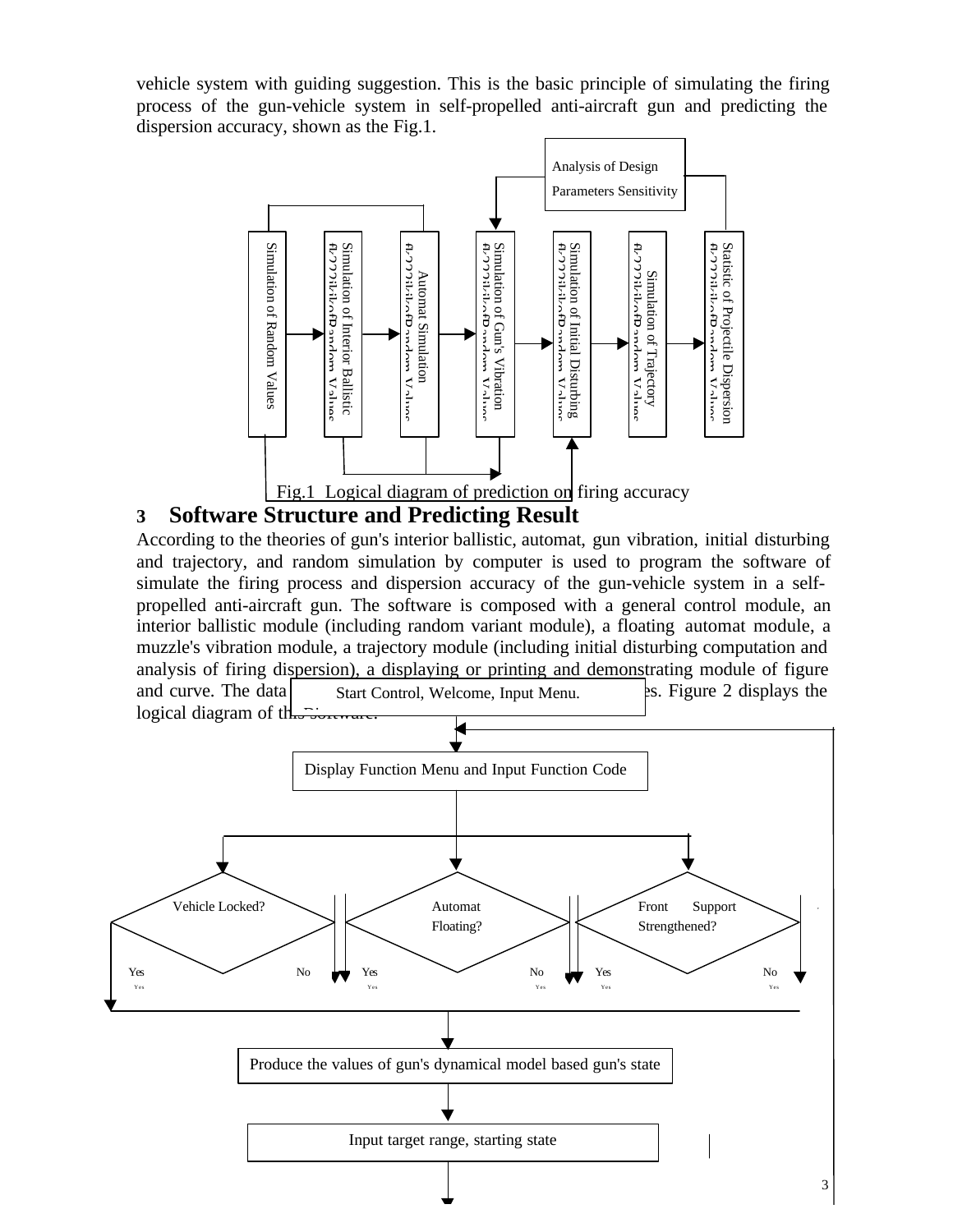Fig.2 Logical diagram of the software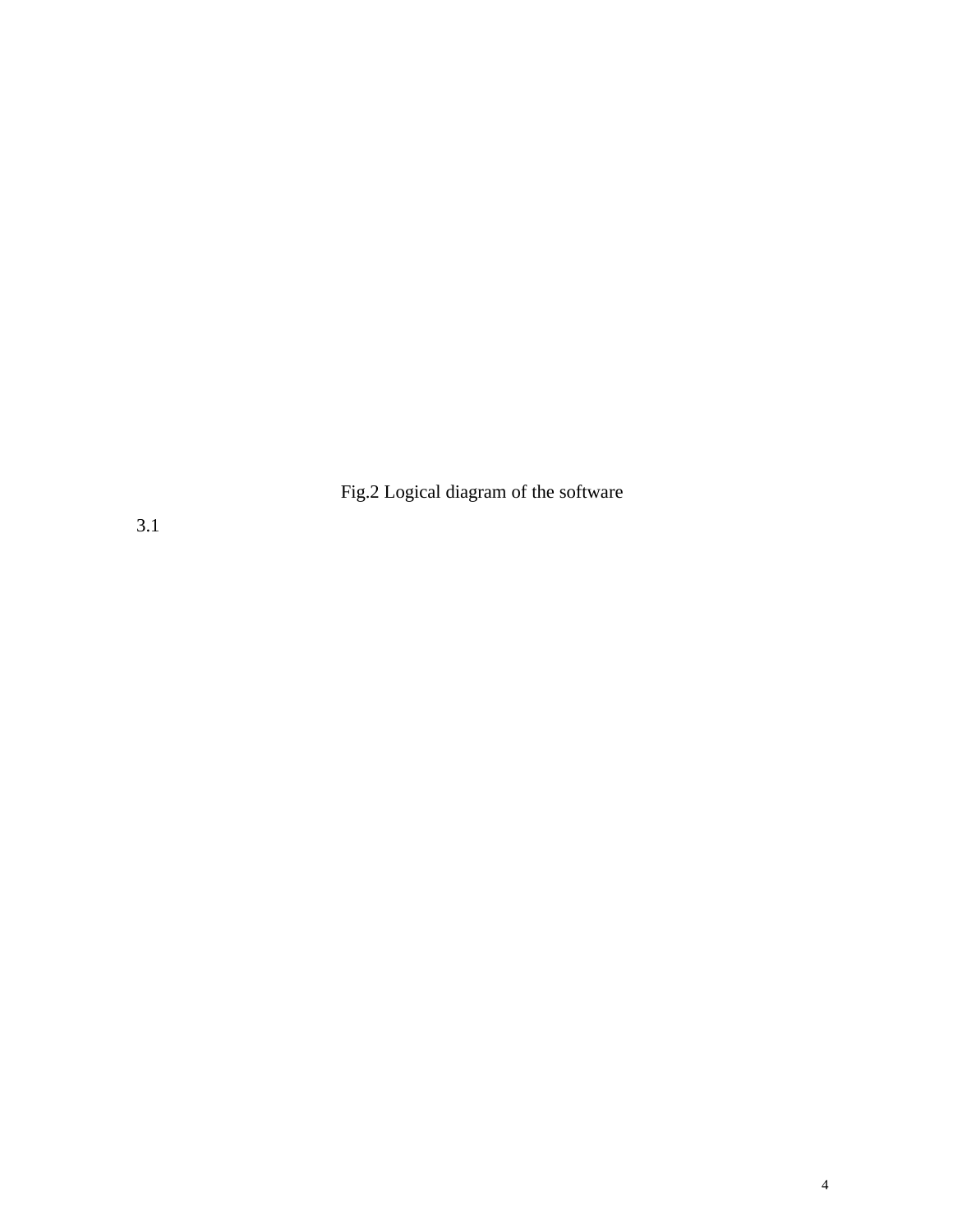#### **3.1 Random Simulation of Interior Ballistic**

Based on the design and testing data of ammunition, we compute the mean values of projectile weight, charge volume and the half of annulus thickness of some self-propelled anti-aircraft gun and get random parameters of covariance matrix; assumed that these parameters take on normal distribution, mathematical statistic is used to generate the valued of these random parameters essential for each shell, which will be further put into simultaneous equations of interior ballistic to get the curves of p-t and v-t. Figure 3 shows the real testing data and computing simulation of the time curve of some self-propelled antiaircraft gun's bore-pressure.



#### **3.2 Random Simulation of a Floating Automat**

Random simulation of interior ballistic provides random simulation of a automat with p-t curve, projectile weight, charge volume, velocity, the time and bore-pressure of exit of shot and the time and bore-pressure which projectile moves to the exhaust and ignition time, etc. Find the structure and dynamic parameters of the automat in the designing paper and set up relevant data files as required by software, and then run the automat module to carry dynamical and kinetic computation of the floating automat and keep the result. The curves of floating displacement time of a automat are shown as Figure 4.while actually testing and simulating 7-round automatic fire.





#### **3.3 Simulating Muzzle Vibration Parameter**

Proved by a number of researches, the size and change of muzzle vibration parameter reflects the effect that gun's vibration has on dispersion accuracy. In order to make simulated result meet the actual situation as much as possible, we divide some self-propelled antiaircraft gun into 12- freedom multi-body system dynamical model of gun that could be consisted of various kinetic pair (rotating pair, translation pair) and spring-damper elements and then examine and improve the model step by step by using simulating experiments and actually tested data.

We developed the software that is fit with the response computation of gun's vibration, which consist of one master control module and sixteen sub-modules. It is to take as excited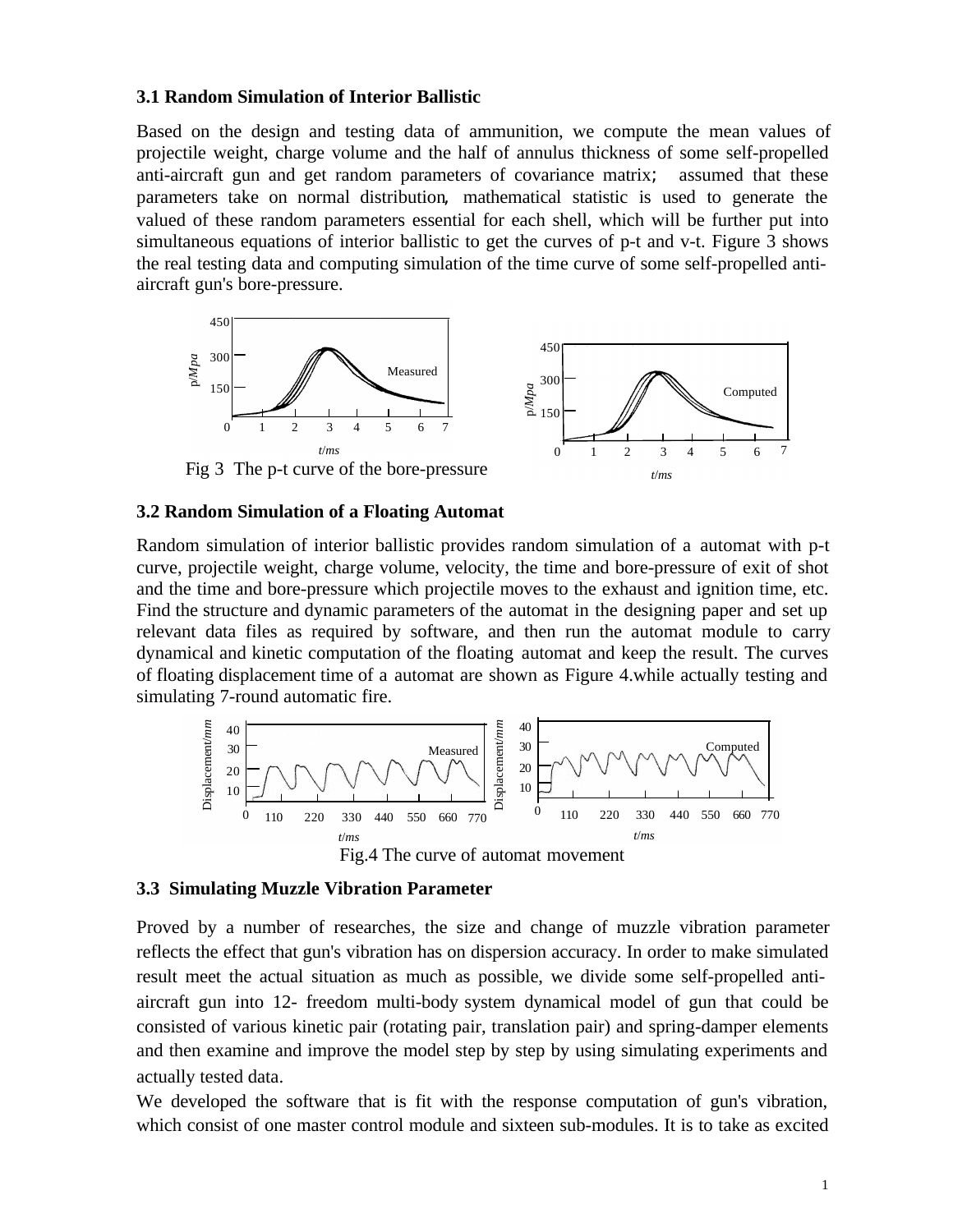function the load simulated with interior ballistic and a automat and compute the curve of muzzle vibration by using interactive method? The curves of gun muzzle vibration displacement actually measured and computed are as Figure 5.



### **3.4 Trajectory Simulation**

In the first place, it is to randomly simulate part of parameters essential for the generation of projectile system and other files to produce relevant data; use the effect parameters of gun's vibration having on dispersion, angular displacement, angular velocity, linear velocity, linear acceleration to compute initial disturbing; and taking initial disturbing as the initial value, simulate the coordinate impact point of every shell on the basis of the initial disturbing theory and simultaneous equations of trajectory and then count and analyze the simulated result to trajectory. The mean result of simulation and prediction is listed on Table 1 through a number of computations of differential structures' states.

| <b>System State</b>                                        | Predicting Result (mil)<br>$(azimuth \times elevation)$ | Measured Values (mil)<br>$(azimuth \times elevation)$ |
|------------------------------------------------------------|---------------------------------------------------------|-------------------------------------------------------|
| Vehicle locked, floated, front<br>support strengthened     | $4.22 \times 2.97$                                      | $4.21 \times 2.07$                                    |
| Vehicle locked, floated, front<br>support not strengthened | $6.10 \times 3.79$                                      | $5.69 \times 2.58$                                    |
| Vehicle locked, not floated,<br>front support strengthened | $6.37 \times 5.20$                                      | No measured values                                    |
| Vehicle unlocked, floated,<br>front support strengthened   | $7.51 \times 7.95$                                      | Missing target                                        |

Tab. 1 Simulated and measured results

## **4 Conclusion**

Computing result with the software programmed in the light with the theory in this paper is